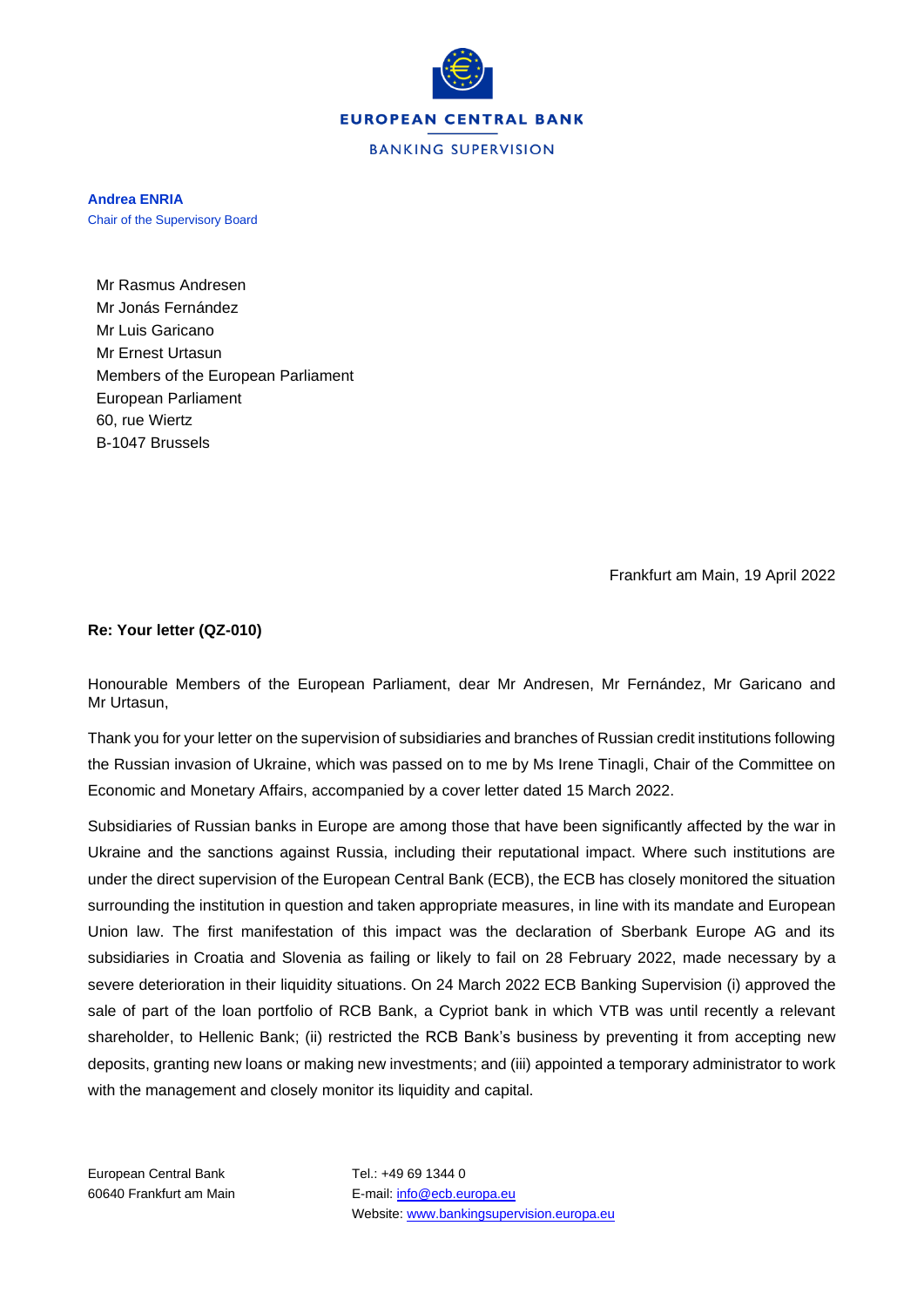In addition, ECB Banking Supervision is carrying out its oversight responsibilities for those less significant institutions that are directly supervised by their respective national competent authorities. In this regard, it is working closely with national supervisors to ensure that joint supervisory standards are applied consistently across the system. Against the backdrop of the well-established cooperation within the Single Supervisory Mechanism, ECB Banking Supervision has not taken over the direct supervision of particularly exposed subsidiaries of Russian banks operating in the euro area.

Regarding your question on the overall risk assessment of the implications of the above-mentioned sanctions for the European banking sector, the multifaceted and evolving nature of the sanctions framework adopted in response to the Russian invasion of Ukraine makes it challenging to provide a holistic assessment of their impacts. Please note that ECB Banking Supervision does not have a mandate to assess and enforce banks' adherence to the different sanction regimes. Nevertheless, in the exercise of our prudential supervisory tasks, the ECB is monitoring and evaluating the prudential implications of the sanctions very carefully. In particular, we are checking whether the banks in question have implemented adequate internal governance arrangements and controls to adhere to the sanctions, including an effective oversight by their management as well as strong internal control functions and processes to mitigate legal, reputational and organisational risks. The ECB interacts with the European Banking Authority, the European Commission and other relevant bodies to facilitate, where possible, banks' understanding and consistent application of the sanctions framework.

Our analysis of the euro area banking sector has shown that the direct exposure of euro area banks to Russia is contained overall, and financial stability impacts should be manageable in the first instance. Exposures appear to be concentrated in a few banks. For the nine most exposed banks, an exit from the Russian market that assumes the full write-off of direct cross-border exposures to Russian counterparts and the full loss of the equity held in subsidiaries located in Russia would entail an average CET1 capital depletion of between 70 basis points and 95 basis points. The outcome would depend on how banks manage to close their intra-group exposures to Russian parent banks. No individual bank would suffer a CET1 capital depletion of more than 200 basis points and, given the current solid capital and liquidity position, all banks involved would maintain sufficient headroom over the minimum and buffer requirements. Beyond these direct impacts, the ECB continues to monitor all developments closely, as uncertainty around the conflict and market volatility remains high. The commodity derivatives market is of particular relevance given Russia's importance as an exporter of energy and other commodities. So far, clearing houses have not reported any noteworthy default risk among their clearing members stemming from margin calls linked to the increase in commodity prices. The credit exposure of some euro area banks to the commodity sector also deserves close monitoring, since roughly one-third of the current volume of outstanding loans to commodity trading firms, at the global level, stems from euro area lenders). More broadly, sanctions against Russia and related retaliatory measures are causing a slowdown in economic growth which banks may need to take into account in their capital planning. Supervisors are in regular contact with the relevant banks to monitor their risk profiles, assess their reactions and identify any vulnerabilities at an early stage.